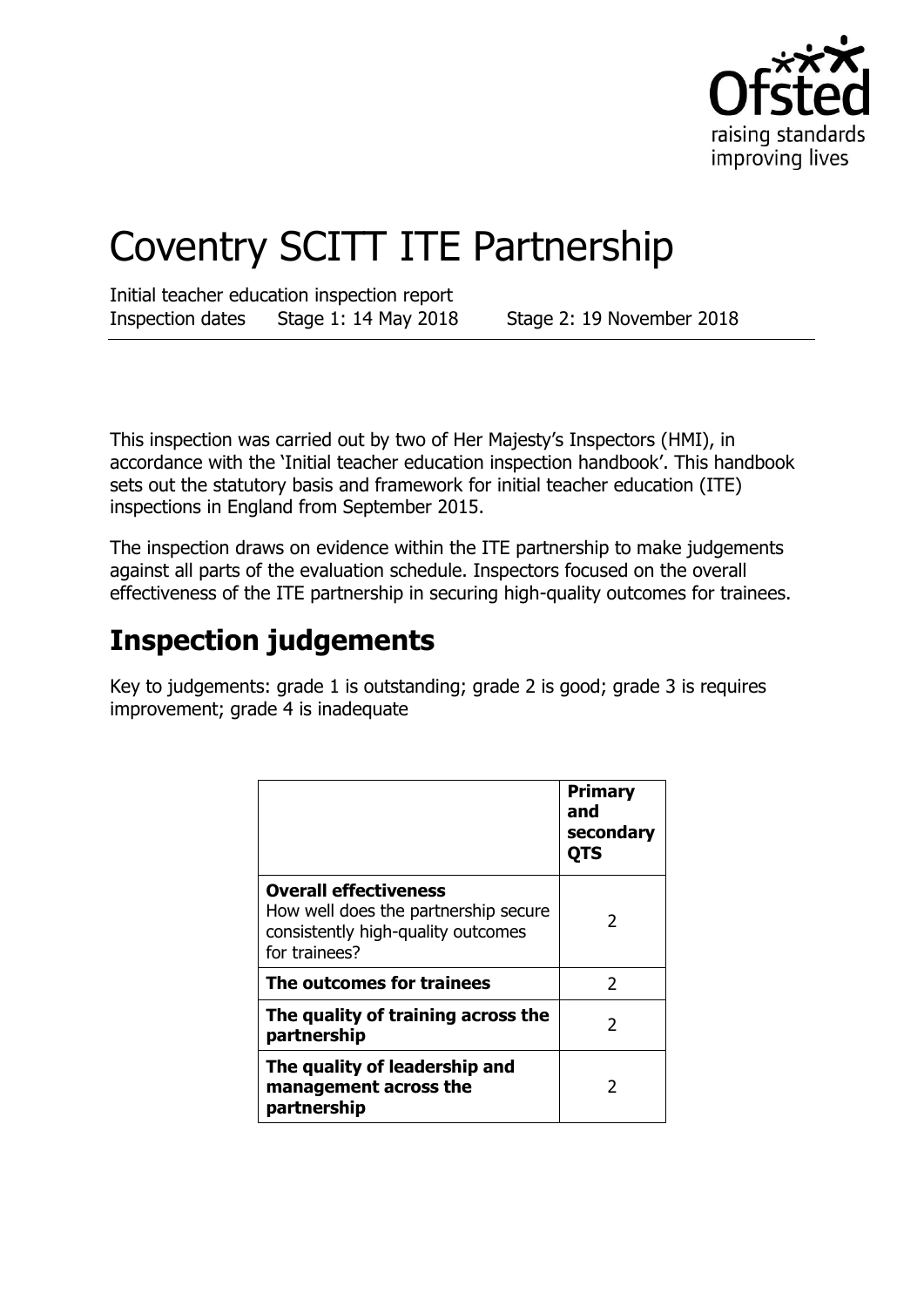

## **Primary and secondary routes**

#### **Information about this ITE partnership**

- The Coventry SCITT (school-centred initial teacher training) partnership provides teacher training for graduates who wish to teach in the primary (four to 11) or secondary (11 to 16) phase. The partnership offers primary and secondary School Direct and School Direct (salaried) routes into teaching. It is based at the site of Sidney Stringer Academy in Coventry. There are 10 secondary schools and 22 primary schools in the partnership, some of which are in challenging socioeconomic circumstances. In 2017/18, 40 trainees were recruited to the programme. The secondary subjects they were trained to teach included art, biology, chemistry, computing, design and technology, drama, English, geography, history, mathematics, modern foreign languages, physical education (PE), physics and social sciences.
- Trainees who successfully complete their training are recommended for qualified teacher status (QTS). The SCITT also offers trainees the opportunity to gain a postgraduate certificate in education (PGCE) with Birmingham City University.
- The Sidney Stringer Multi Academy Trust oversees the SCITT executive board, which in turn oversees the work of the SCITT leaders, the steering group and the quality assurance group. The steering and quality assurance groups include representatives from leaders of the partner schools.
- The partnership has not previously been inspected. It has provided ITE since September 2017.

### **Information about the primary and secondary ITE inspection**

- During stage 1, inspectors visited seven schools. Nine trainees were observed teaching and receiving feedback from their mentors. Inspectors held discussions with trainees, mentors, school coordinators and headteachers. Inspectors also met primary and secondary facilitators, subject development leaders and quality assurance leaders and a representative from Birmingham City University. Inspectors also met two newly qualified teachers (NQTs) from the previous year's trainee cohort and two newly appointed trainees for the following year, who were beginning their training in September 2018.
- During stage 2 of the inspection, inspectors observed seven former trainees in their schools. They met with NQTs, mentors, senior leaders and headteachers in schools. They also met two trainees who began the course in September 2018.
- Across both stages of the inspection, the inspectors met with SCITT leaders and members of the executive board.
- Inspectors reviewed a range of documentation, including improvement plans, self-evaluation, training documents, recruitment and selection policies and records, trainees' files, their assessment information, and the partnership's analysis of trainees' outcomes. Inspectors took into account the five responses to the 2017 trainee online questionnaire. Inspectors also carried out checks on statutory requirements, including safeguarding and the ITT criteria.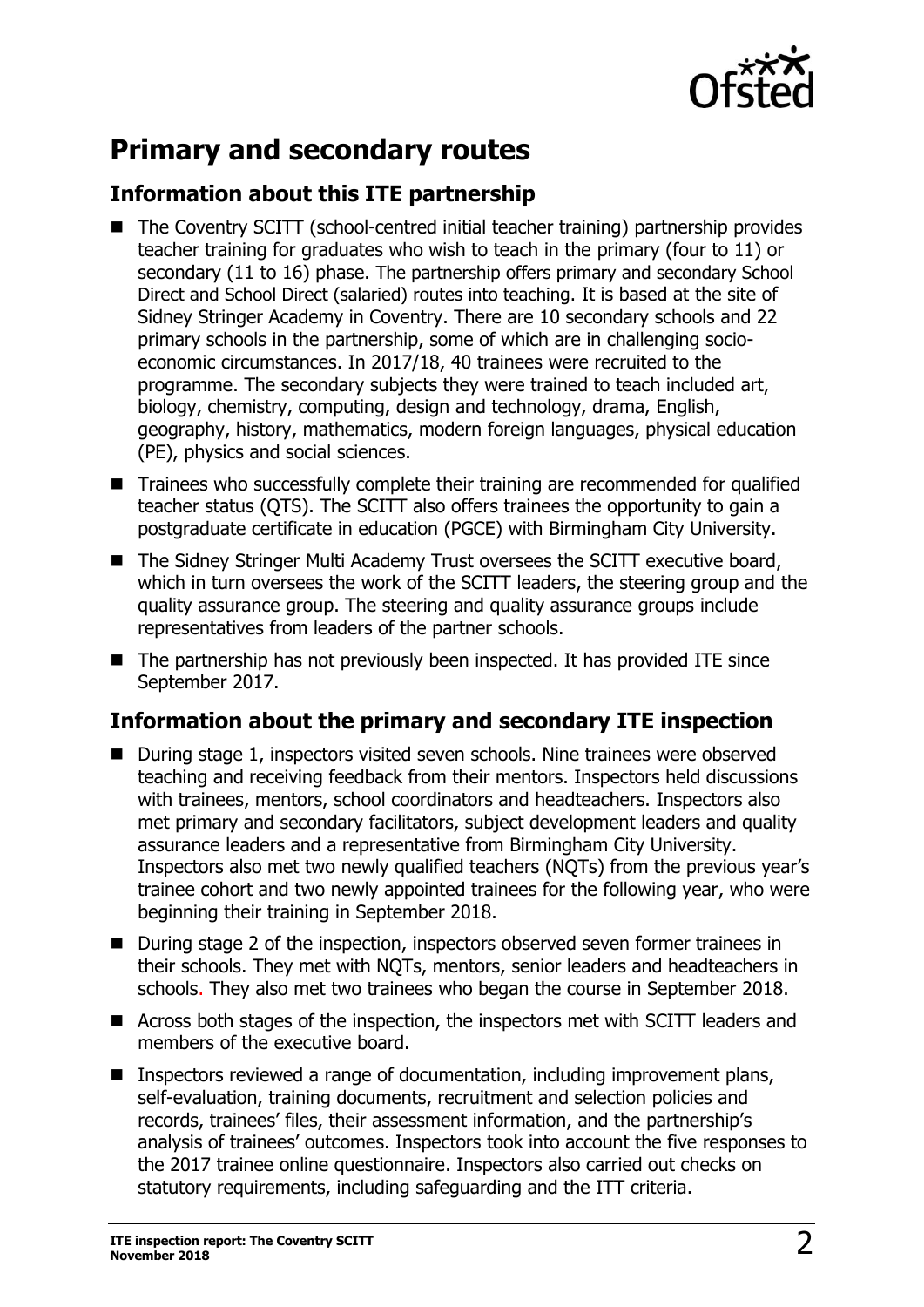

### **Inspection team**

Mark Sims, HMI, lead inspector Ann Pritchard, HMI, assistant lead inspector

## **Overall effectiveness Grade: 2**

#### **Key strengths of the primary and secondary partnership**

- Almost all trainees have gone on to secure teaching posts, most of which are local, in the partner schools where they trained.
- The SCITT enjoys an excellent reputation with partner schools, who commended leaders for their integrity, commitment, vision and moral purpose.
- Partner schools are fully involved in all aspects of decision-making within the SCITT. They play an active part in the strategic direction of the SCITT.
- Arrangements for recruitment and selection are very rigorous. Trainees recruited set high expectations, manage behaviour effectively and display high standards of personal and professional conduct.
- Communication between SCITT leaders and schools, trainees and NQTs is highly effective.
- Leaders of the SCITT are forward-thinking in planning ahead to meet local needs in schools. They are fulfilling their vision to grow teaching assistants in local schools into good and outstanding teachers.
- SCITT leaders are reflective and respond quickly to feedback in order to secure further improvements.
- Leaders are accurate in their assessment of trainees. Partner and non-partner schools alike welcomed the early, detailed information and relevant targets they received on their NQTs.
- Trainees are well supported throughout their training. Effective ongoing support continues as they become NQTs, including in non-partner schools.

#### **What does the primary and secondary partnership need to do to improve further?**

#### **The partnership should:**

- **I** improve outcomes for trainees, so that more are judged good or outstanding in the areas of adapting teaching to respond to the strengths and needs of pupils and making accurate and productive use of assessment
- $\blacksquare$  ensure that the quality of training provided by external providers matches that of the SCITT and partner schools
- $\blacksquare$  ensure that all trainees gain wider experience of the challenges faced by schools that require improvement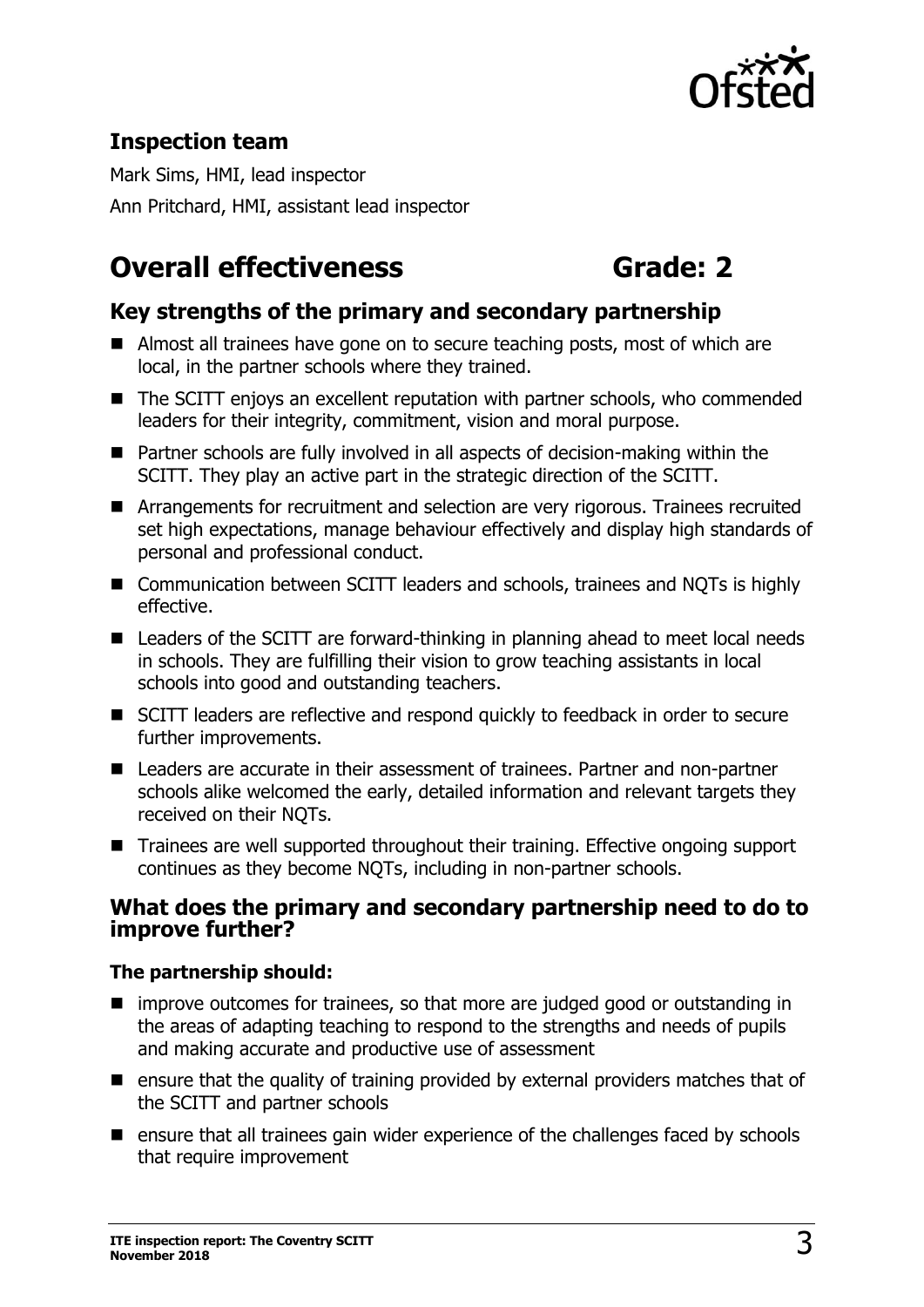

 $\blacksquare$  ensure that there is consistency in the quality of the training across both primary and secondary phases for meeting the needs of pupils learning English as an additional language.

#### **Inspection judgements**

- 1. Outcomes for trainees are good. By the end of their training they have all have exceeded the minimum level of practice expected of teachers. Over the two years since the SCITT was established, a very large majority of trainees' and NQTs' teaching is good. Some of it is outstanding.
- 2. The teachers' standards in which the majority of trainees have been judged as outstanding are: setting high expectations which motivate and challenge pupils; managing behaviour effectively; and demonstrating high standards of personal and professional conduct. In all of the other teaching standards the large majority of trainees were judged as at least good and some were outstanding.
- 3. Completion rates have compared favourably with the national average since the SCITT began in 2016. In 2018, all trainees who completed their training secured a teaching post. Most secured appointments in partner schools within Coventry where they had trained. Partner schools often recruit NQTs who trained with them or formerly worked in their school as a teaching assistant. Consequently, these NQTs already know the school well.
- 4. Relationships between SCITT leaders and partner schools are highly effective. Schools are pleased with the quality of the trainees they appoint. Partner schools' leaders and mentors contribute effectively to the SCITT through recruitment and selection, training, hosting trainee visits and, for headteachers, representation on the steering group. All leaders spoken to confirmed it to be a genuine partnership and one that is highly consultative. For example, one headteacher spoken to described it as 'a mutually beneficial partnership where we get what we want in the quality of the NQTs.'
- 5. Mentors feel very much part of the partnership with the SCITT through working closely with SCITT leaders on joint observations of trainees and NQTs and contributing to moderation, summary reports and training. Mentors are well trained by the SCITT to fulfil their responsibilities consistently well, as trainees and NQTs confirmed.
- 6. Leaders and other staff in partner and non-partner schools rate the SCITT very highly indeed. All of those spoken to reported that communication and organisation are very effective. Any concerns raised by schools are followed up rapidly by SCITT leaders and addressed quickly. Leaders in schools value the resilience and quality of their trainees and NQTs. As a result, the SCITT achieves its vision and schools' needs very well in producing well-trained teachers who can fill local vacancies.
- 7. SCITT leaders and members of the executive board set the strategic direction of the school very well in close partnership with schools. Headteachers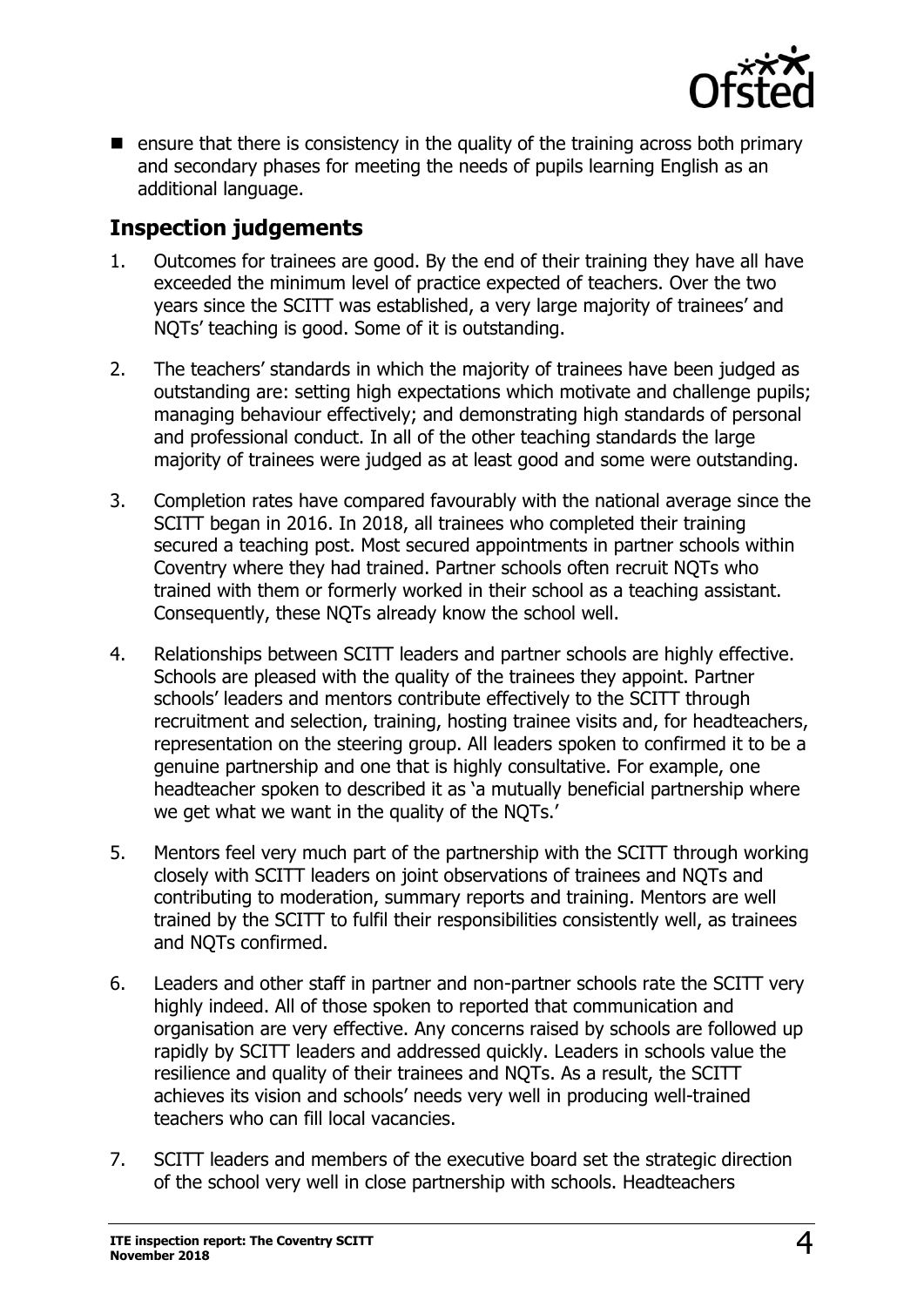

contribute fully to the strategic decisions of the steering group. As a consequence, there is careful consideration each year of which subjects to offer at secondary and how many places to allocate. This ensures that local needs are met and that the market is not flooded with too many NQTs in a subject where vacancies are scarce, such as art.

- 8. One school leader has worked closely with SCITT leaders to draw up the rigorous criteria for recruitment and selection. As a consequence, only a small proportion of those who apply for the course are selected; most of those selected go on to achieve high outcomes by the end of their training and secure suitable employment.
- 9. SCITT leaders' plans accurately identify areas for development. They are highly responsive to feedback, including from school leaders and trainees, in order to secure further improvement. Since stage 1, the written partnership agreement with schools has been revised to require regular attendance by all partners at steering groups and headteacher meetings. Preparation for the second placement now starts earlier, with additional training and a phased start. An early supportive monitoring visit is now scheduled near the start of the placement so that any concerns can be identified quickly.
- 10. Trainees and NQTs spoke positively of their contrasting placements, which gave them experience of a range of phases and schools in different socio-economic contexts. Where secondary NQTs are teaching in the sixth form, or in primary as well as secondary classes in all-through schools, they have been well prepared for these phases as well. In a few cases, however, trainees do not have direct experience of the challenges faced by a school requiring improvement during their training.
- 11. School leaders, trainees and NQTs all agreed with the accuracy of the SCITT's assessments and final reports on trainees. Partner schools are closely involved in assessments and moderation, which ensures the rigour of the assessment process. This was confirmed in observations during the inspection. The targets set for further development were highly relevant to the needs of the NQTs at the start of their teaching career. Partner and non-partner schools were pleased with the quality, accuracy and timeliness of the information received from the SCITT, which helped them to support the NQTs more effectively.
- 12. SCITT leaders, mentors and school leaders provide strong support for trainees across both placements. For NQTs this support continues in their transition to taking up teaching posts. For example, SCITT leaders had been in regular contact, visited them, observed their teaching and reviewed their targets.
- 13. Safeguarding of pupils is a high priority for trainees and NQTs. They have been well trained to respond to any safeguarding concerns should they arise. Trainees and NQTs were able to talk confidently about how they had responded to incidents that they had already encountered, either during their training or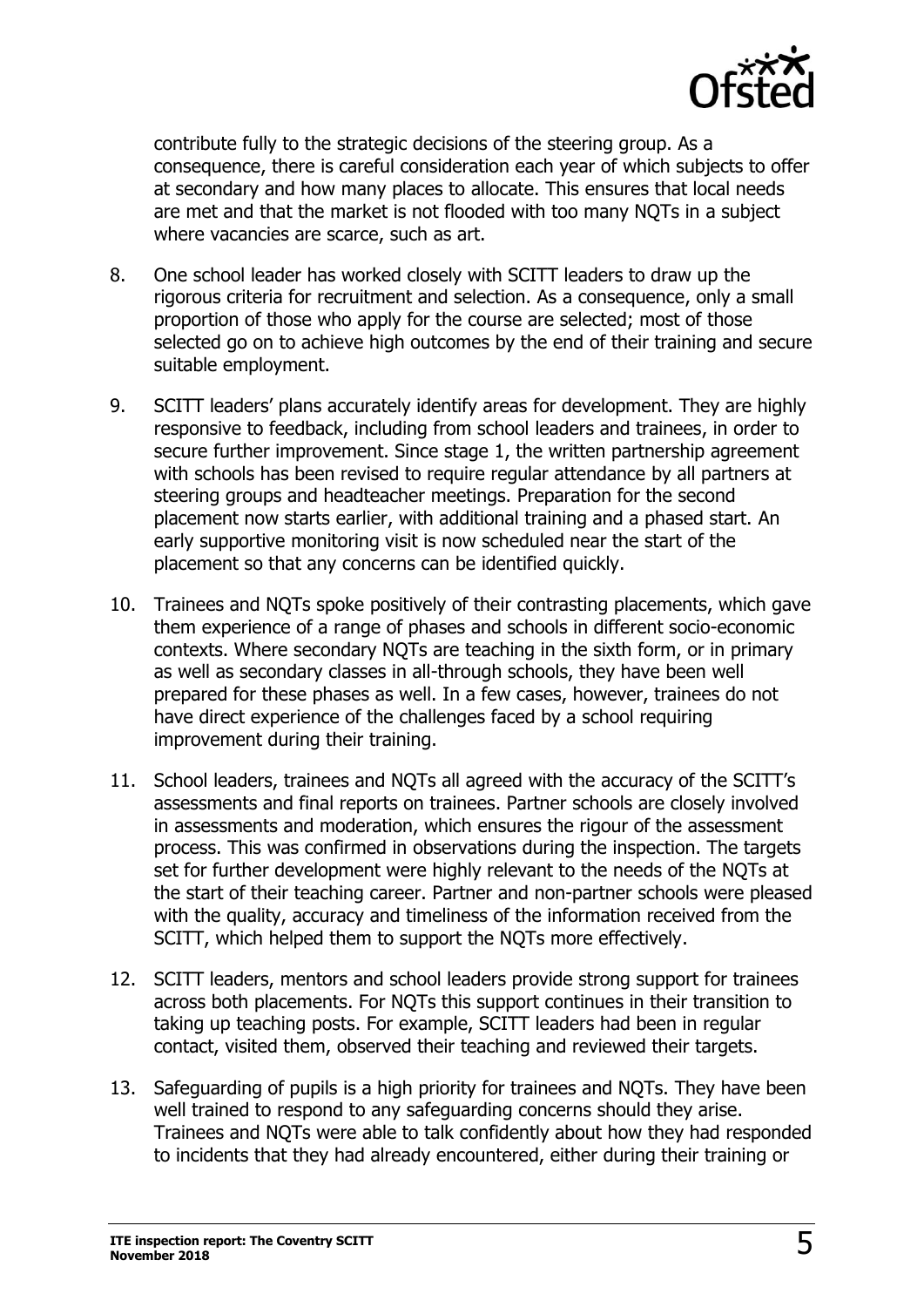

since they were appointed to their current posts. They are up to date with the latest national and local guidance published in 2018.

- 14. The SCITT's leaders have demonstrated effectively that the partnership meets all aspects of the ITT criteria. They comply with all their statutory duties concerning safeguarding, promoting equality and diversity and eliminating discrimination. Those trainees and NQTs spoken to demonstrated that they were well trained on 'Prevent' in order to be alert to the dangers of extremism and the risks of radicalisation. They also showed a good awareness of how to promote British values in their lessons.
- 15. Trainees and NQTs receive good-quality training and support from the SCITT leaders and partner schools. This is because of the practical nature and relevance of the training and, for secondary trainees, the effective development of their subject knowledge as well. Primary NQTs have been well prepared for the range of subjects they are now teaching and are gaining experience of teaching almost all national curriculum subjects. NQTs are also well prepared to take part in the wider life of the school as form tutors, running after-school clubs and meeting parents. The salaried route into teaching was particularly attractive for those who pursued this training route, especially for those previously employed by schools in non-teaching posts, such as teaching assistants. Almost all trainees and NQTs spoke positively of their training and confirmed that they would recommend the course to others.
- 16. Trainees are not as well prepared for meeting the needs of different groups of learners, including those with special educational needs and/or disabilities (SEND). However, trainees particularly appreciated training sessions on stretch and challenge for most able pupils, a specialist session on autism, and the opportunity to spend two full days in special schools. The SCITT is addressing the issue for current trainees by providing enhanced experience of SEND in the mainstream through a whole day in a partner school and a week of training dedicated to SEND in the mainstream. They are also providing SEND training for NQTs who have this aspect as a target for improvement.
- 17. Feedback from trainees indicated that the quality of training provided by the two external training providers was too variable. In particular, some sessions were not relevant to trainees' needs, and communication, support and administration from the external providers was not good. Leaders responded quickly to these concerns by changing the first provider at the end of 2017, but some concerns remain with the second provider. Since stage 1 of the inspection, SCITT leaders have sought improvements in the quality of the external training through increased monitoring and enhanced quality assurance of the provision. However, feedback from current trainees indicates that administrative issues remain an ongoing issue with the provider.
- 18. Outcomes were not as strong for trainees in adapting teaching to respond to the strengths and needs of all pupils and making accurate and productive use of assessment, compared with the other standards in 2018. Fewer were judged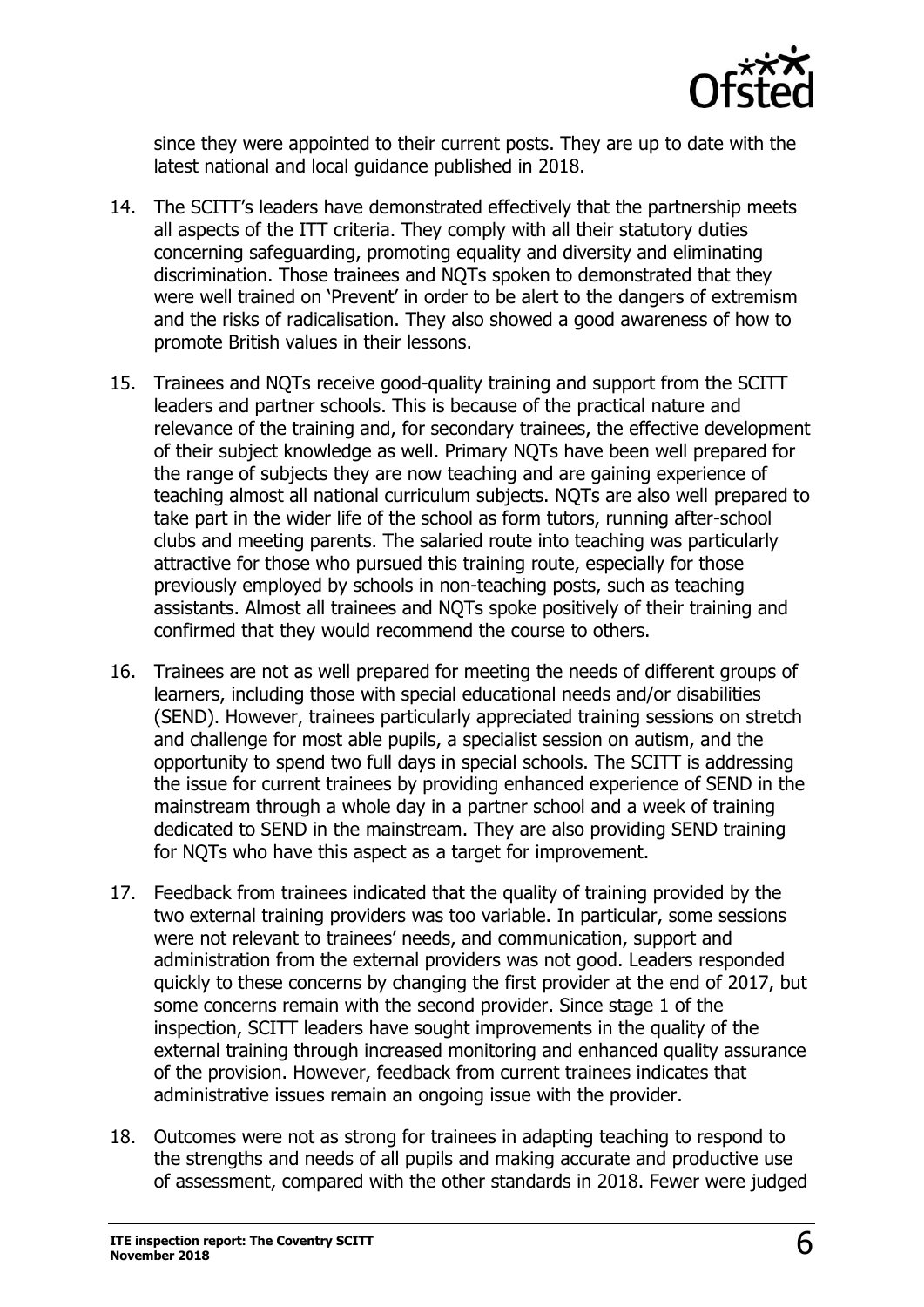

outstanding in these standards, compared with other standards, and some did not meet the criteria for good. As a result, these standards are now a focus for every monitoring visit by SCITT leaders to trainees in schools

19. Further training and experience to help trainees meet the needs of pupils learning English as an additional language, including assessment of these pupils, is less well developed. Although trainees and NQTs spoken to felt well prepared for meeting their pupils' initial needs, many did not recognise the continuing need to build pupils' skills in English beyond the early stage of English acquisition. There is some inconsistency in the quality of training materials provided by the SCITT's partner schools for pupils learning English as an additional language. For example, primary training materials are more rooted in current research and theory, whereas secondary materials are based more on practical strategies. Inconsistencies exist in the use of terminology for different categories of pupils learning English as an additional language in the training materials across the two phases.

#### **Annex: Partnership schools**

The following schools were visited to observe trainees' and NQTs' teaching:

Ashlawn School, Rugby

Bablake Independent School, Coventry

Barr's Hill School, Coventry

Blue Coat Church of England School, Coventry

Corpus Christi Primary School, Coventry

Courthouse Green Primary School, Coventry

Henley Green Primary School, Coventry

Parkgate Primary School, Coventry

President Kennedy School, Coventry

Ravensdale Primary School, Coventry

Sidney Stringer Primary Academy, Coventry

Sidney Stringer Secondary Academy, Coventry

Southfields Primary School, Coventry

Stoke Primary School, Coventry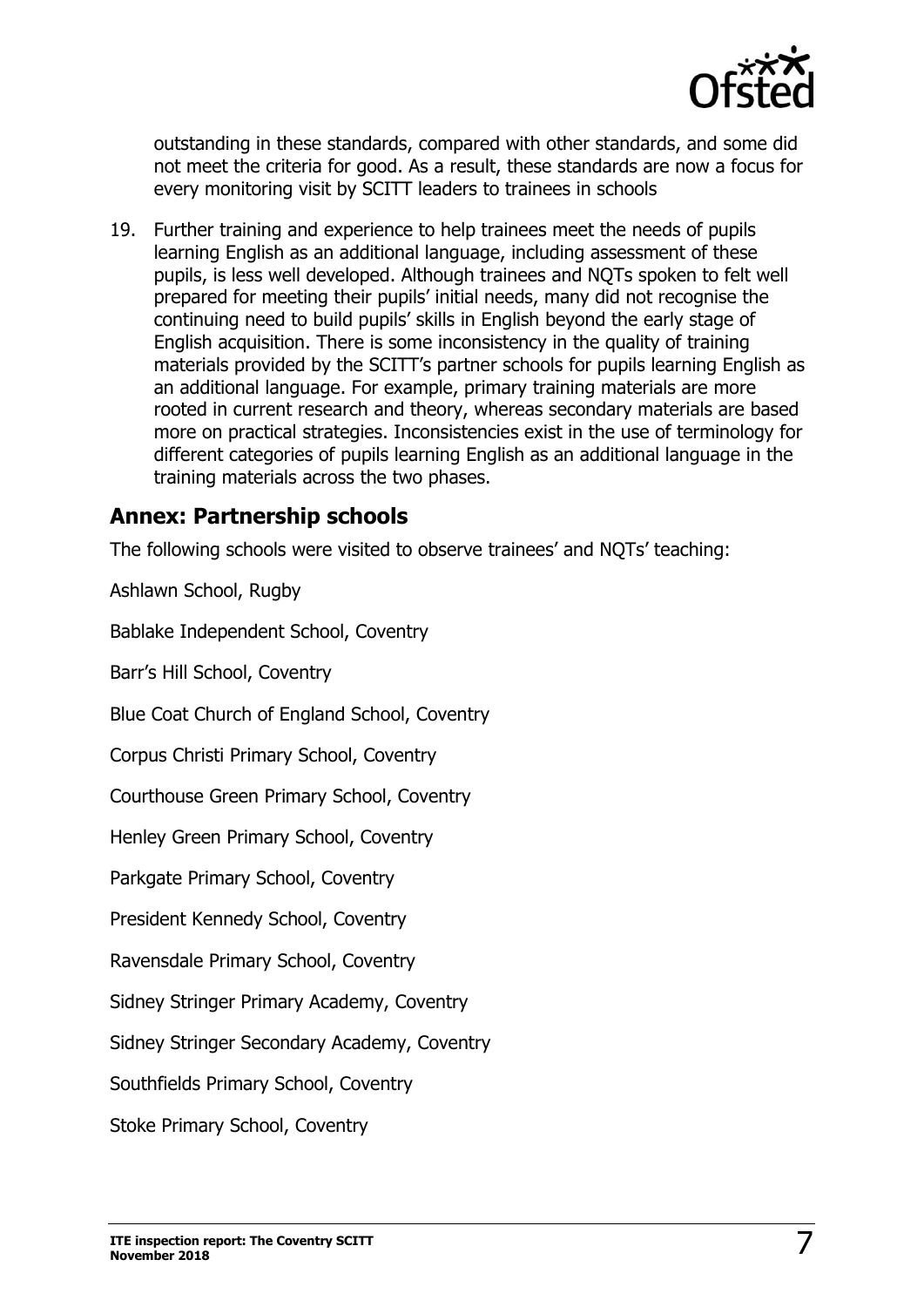

## **ITE partnership details**

| Unique reference number     | 70357                               |
|-----------------------------|-------------------------------------|
| Inspection number           | 10040510                            |
| Inspection dates<br>Stage 1 | 14-16 May 2018                      |
| Stage 2                     | 19-21 November 2018                 |
| Lead inspector              | Mark Sims HMI                       |
| Type of ITE partnership     | <b>SCITT</b>                        |
| Phases provided             | Primary and secondary               |
| Date of previous inspection | Not previously inspected            |
| Previous inspection report  | Not applicable                      |
| Provider address            | The Coventry SCITT                  |
|                             | Sidney Stringer Multi-Academy Trust |
|                             | 2 Primrose Hill Street              |
|                             | Coventry                            |
|                             | CV1 5LY                             |
|                             |                                     |
|                             |                                     |